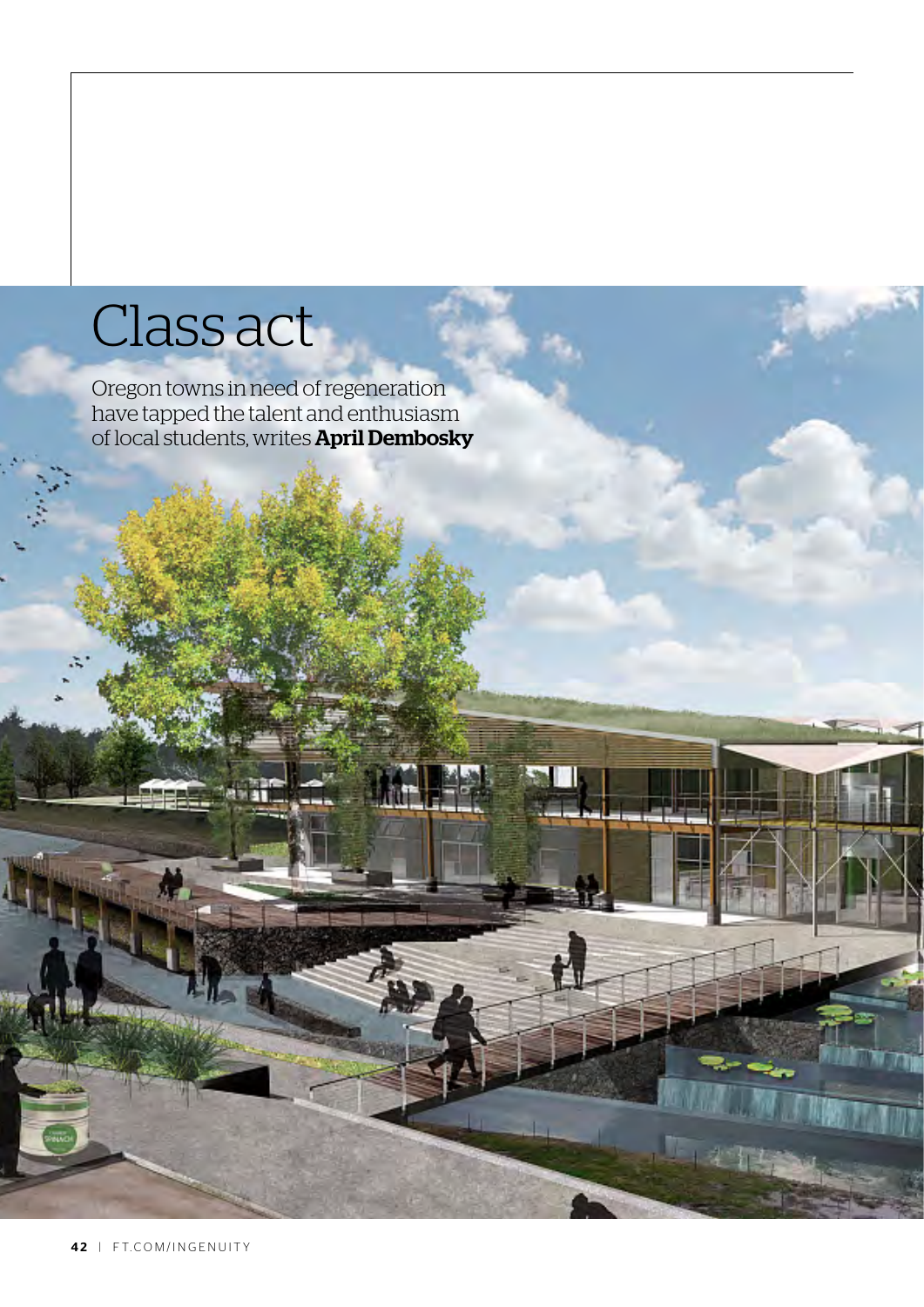## **EDUCATION SUSTAINABLE** cities initiative



Sustainable future: Springfield is looking to turn the Booth-Kelly mill into flexible spaces

that form the back-<br>that form the back-<br>drop to downtown<br>Springfield, Oregor<br>are symbols of a<br>bygone era, a bygone economy. he red smokestacks that form the backdrop to downtown Springfield, Oregon, are symbols of a Some locals say the chimneys of the town's last paper mill inspired the visual signature of the fictionalised Springfield in the opening credits of *The Simpsons*, the television cartoon show – representing not just the culture of Every City, US, but the economic and environmental ills that have come to plague oneindustry towns.

Springfield, Oregon, once thrived on lumber production. But jobs have been pruned after environmental battles and policy changes sharply curbed the cutting of the state's pine

and Douglas fir trees. It is a history that Courtney Griesel, the city's economic development analyst, wants to preserve and correct. As she oversees the redevelopment of the abandoned,

polluted Booth-Kelly mill, she is looking for a design that is environmentally and economically sustainable. She wants a space that celebrates the city's timber heritage but also looks several economic cycles into the future.

"My fear is we will create the same problem for the next generation," she says. "I don't want to make every decision in the moment. We want to encourage people to build flexible spaces."

For help with her vision, Griesel turned to students at the University of Oregon in neighbouring Eugene. Dozens of students in city planning, architecture, public policy, economics and other departments used Springfield as a real-life testing ground for theories learned in class.

Students produced drawings and analyses for a revamped Booth-Kelly mill, and drafted designs for new roads, a school and a library. They gave presentations to the city council and answered questions from the public.

"What the students present is conceptual. It is the start of a conversation," says Bob Choquette, the director of the Sustainable Cities Initiative, the university programme that organises the student effort. "An architectural firm will give you one design. Here, you can engage 15 students and you get a variety of ideas to choose from."

For this service, Springfield paid the university \$229,000 – a hefty sum for a cash-strapped

The city wants a space that looks several economic cycles into the future

city, but Griesel says the city spends the same amount on a single contract with a professional consultant. While some ideas were not politically or economically feasible, and just a few were brilliant, most contained nug-

gets of insight the city will piece together as it finalises its plans.

That was the original goal of Marc Schlossberg, professor of planning and public policy at the University of Oregon, who helped create the programme three years ago. He saw too many final papers at the end of the semester with great ideas that no one else would ever see.

"What a waste all these great ideas are being put on paper and kept inside these walls," he says, motioning to his office's booklined walls. "If people in the community could have access to these ideas, it could reorientate how they see their problems."

Schlossberg and a group of other professors struck a deal to experiment with the city of  $\blacktriangleright$